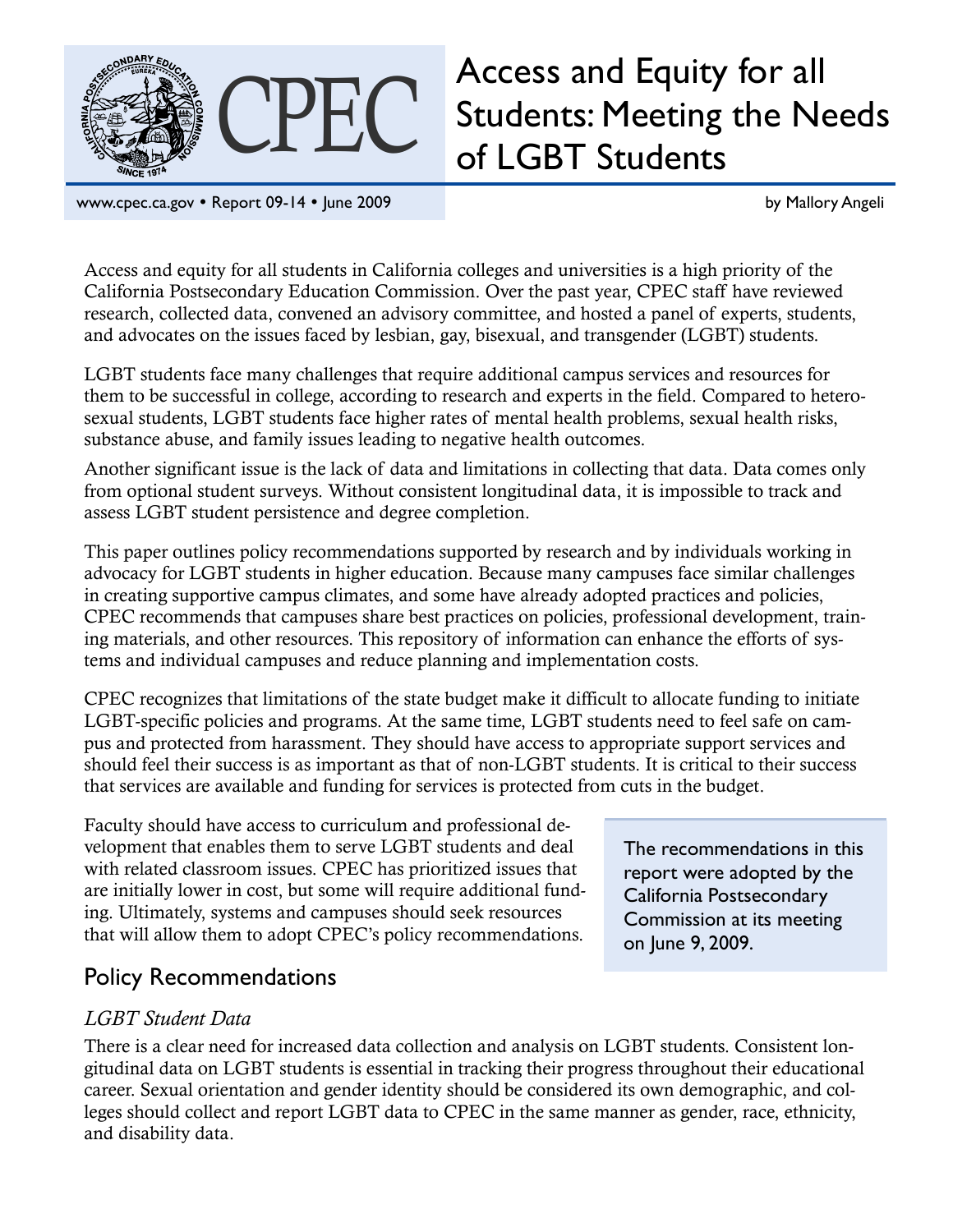Many LGBT students choose not to identify themselves as such in student surveys and on campus forms. However, as more surveys and forms include questions on sexual orientation and gender identity, and as campuses provide assurance that students' privacy will be protected, it is likely that more complete data will become available.

The University of California Undergraduate Experience Survey (UCUES) first included LGBT questions in 2006. Coverage of LGBT issues was expanded in 2008. In the 2008 survey, which had 63,500 respondents, 4.7% identified as LGBT, 2.7% as "questioning or unsure," and 4.9% "decline[d] to state." Other than UCUES, surveys often do not include questions about sexual orientation and gender identity or allow students to voluntarily identify themselves as LGBT.

The 2008 UCUES data shows some troubling signs: 33% of LGBT students identify as having serious depression concerns — 50% higher than heterosexual students. In addition, 93% of heterosexual students said they feel "respected on campus," compared to only 73% of LGBT students. Substantially more LGBT than heterosexual students said they are aware of expressions of negative or stereotypical views about sexual orientation.

Additional recommendations for data collection:

- When appropriate, provide opportunities for all students to identify their gender identity on campus forms.
- All campuses should conduct student experience surveys that request information about gender and sexual orientation.
- CPEC, UC, CSU, the community colleges, and independent colleges and universities, should work collaboratively to convene focus groups on LGBT student needs and issues.
- Analyze the UCUES survey in order to better understand it and develop additional questions pertaining to LGBT students.
- Adapt the K-12 California Safe Schools survey on anti-gay harassment to postsecondary education, with campuses regularly reporting crimes based on sexual orientation and gender identity.
- Create processes for campus police departments to document, report, and disaggregate LGBT hate crimes.

## *Campus Climate*

Success for LGBT students is affected by their feelings of safety and support, ability to make friends, feeling welcome by faculty, staff, and other students, accessibility to LGBT services, and the presence of LGBT role models on campus. On the 2008 UCUES, 39% of LGBT students said that other students have expressed negative or stereotypical views about sexual orientation. About 6% to 7% of LGBT students reported that faculty or staff has expressed these views. Creating a campus climate that is respectful of student differences may include:

- Demonstrating an institutional commitment to supporting LGBT initiatives and activities.
- Scheduling lectures, concerts, symposia, and other activities to increase LGBT participation and awareness on campus.
- Creating "safe spaces" or "safe zones" where faculty and staff can choose to make their office or department a place for mentoring, peer counseling, dialogue, and interaction with LGBT students, faculty, and staff.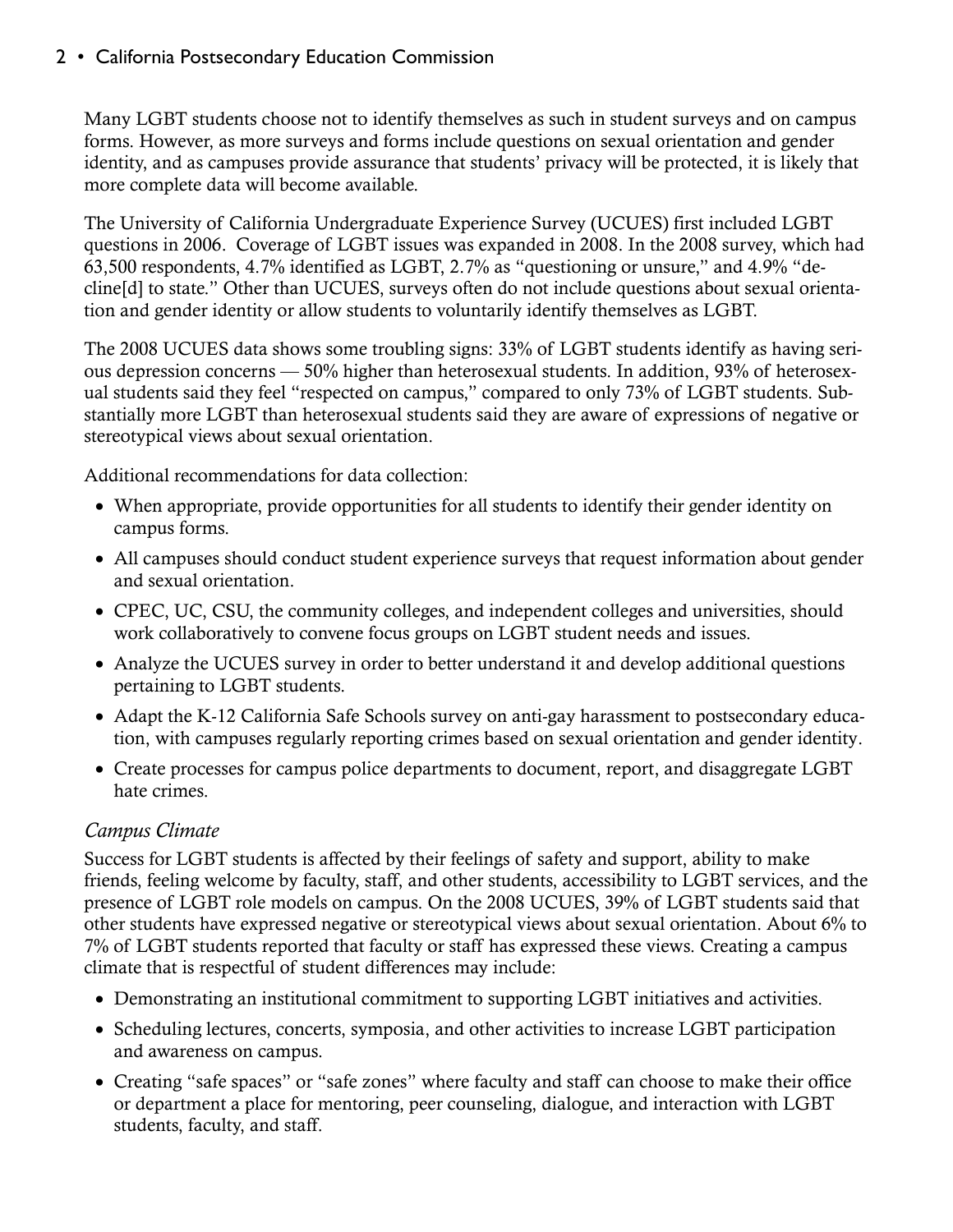- Incorporating sexual orientation and gender identity topics into student, parent, faculty, and staff orientation courses.
- Informing parents of LGBT students about resources and services available for their child.
- Encouraging openly LGBT students, faculty, and staff to join and lead university committees and organizations.
- Offering LGBT "Lavender Graduation" ceremonies in addition to traditional ceremonies.

#### *Campus Policies*

Campus policies should reinforce existing laws that forbid discrimination based on sexual orientation or gender identity. Not all campuses have established such policies, which leaves LGBT students without many options when they experience discrimination.

Students and experts identified an issue of limited access to single-stall restrooms that can accommodate transgender and multiple gender identity students. Converting single-stall restrooms by changing the sign to "unisex" could reduce the stress of transgender and multiple gender students and make them feel more welcome on campus. Hateful graffiti in campus restrooms and stalls should also be removed.

Existing nondiscrimination laws should be supported by inclusive campus policies, such as:

- Enforce anti-discrimination laws and policies on all campuses.
- Meet needs of LGBT students in student housing, health insurance coverage for gender reassignment surgery, and recordkeeping when students or staff change gender.
- Ban discrimination in instructional materials and textbooks and encourage the use of materials that reflect gender diversity.
- Promote policy and budget priorities that protect LGBT student services from being cut in tight budget years.
- Create an LGBT resource center or designate an LGBT student advocate. A center or advocate reduces the need for students to spend time on advocacy at the expense of their education.

## *Professional Development*

CPEC has identified a need for faculty and staff training that expands knowledge of LGBT issues as a priority for assuring access and success. Training should be required for faculty and staff, and be extended to other employees who work with students but may not usually participate in staff development. Professional development opportunities should:

- Train faculty in multiple instruction practices and an inclusive curriculum for all students.
- Include strategies on how to deal with LGBT harassment in and out of the classroom.
- Train financial aid advisors on the availability of scholarships specific to LGBT students and how to assist in filling out financial aid applications when students have same-sex parents.
- Train public safety officers and judicial affairs staff on what constitutes LGBT harassment and hate crimes.
- Incorporate LGBT content into other training.